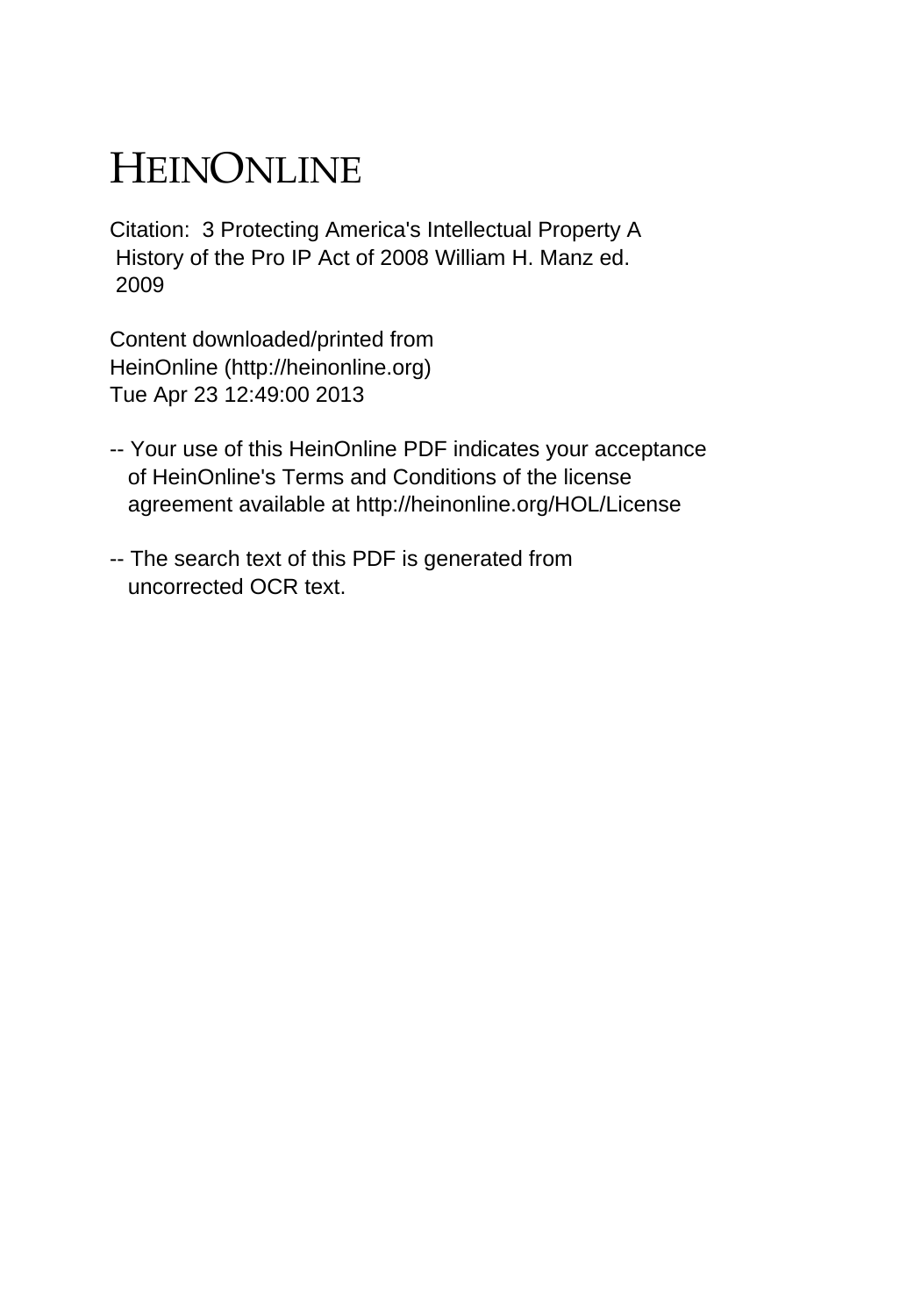## **Protecting America's Intellectual Property:**

**A Legislative History of the Pro IP Act of 2008**

> Volume **3** Document Numbers 37-45

*Edited by* William H. Manz *Senior Research Librarian St. John's University School of Law*

> William S. Hein & Co., Inc. Buffalo, New York 2009